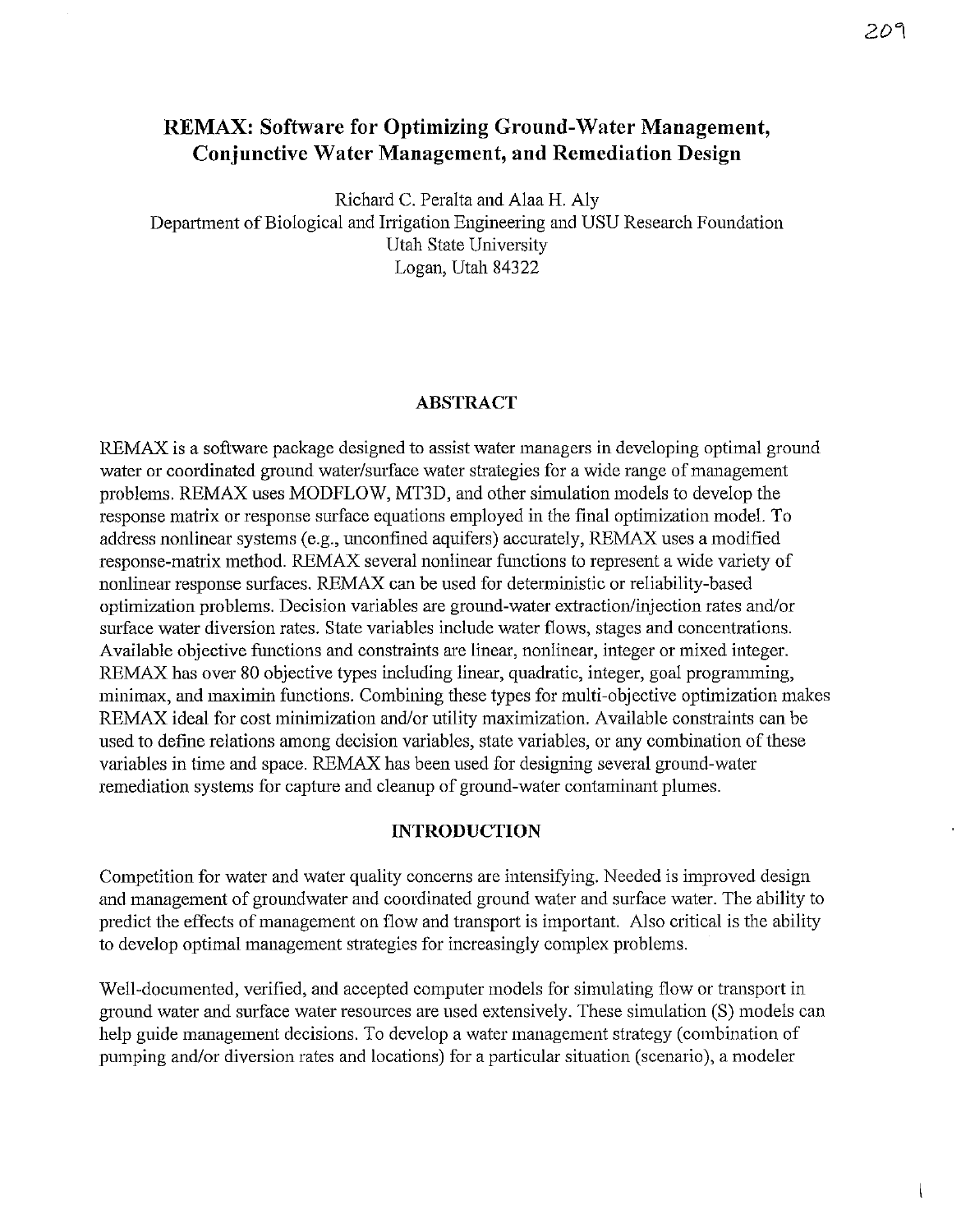usually assumes several management strategies. He uses an S model to predict the consequences of implementing each of these strategies. He selects the most desirable strategy from among those assumed. Since there is generally an infinite number of strategies possible for a situation, the chance is slight that the modeler has assumed the absolutely best strategy.

By contrast, a Simulation/Optimization (S/0) model can compute the best management strategy directly (Lefkoff and Gorelick, 1987; Peralta et a!., 1989; GeoTrans, 1990; Peralta and Aly, 1993). The modeler defines the management goal(s), and restrictions on acceptable physical system responses. The S/0 model calculates the best management strategy for the posed scenario. Here we discuss the most powerful ground water S/0 model (REMAX, version 3.00) we know. (Fully-tested version 2. 70 for DOS has most of these features and is commercially available).

### **REMAX FEATURES**

#### *Background and Processing Procedure Overview*

REMAX assists water managers in developing and selecting optimal ground-water pumping (extraction and injection) and conjunctive water management strategies for a wide range of management problems. REMAX computes optimal pumping and diversion rates and resulting physical system responses using Response Matrix (RM; adapted for nonlinear systems) and Response Surface (RS) methods. REMAX combines ground-water flow and transport simulation, open charmel flow simulation, and operations research optimization capabilities.

To simulate system responses (aquifer head, contaminant concentrations, contaminant mass, drain-, river-, or stream-aquifer interflow, stream stage, and stream outflow) to pumping and/or diversion, REMAX uses either superposition expressions (RM) or neural networks (RS Method).

REMAX requires input data concerning the physical system and stresses not subject to optimization. These include the same data needed to run the normal simulation (S) models MODFLOW (Harbaugh and McDonald, 1996) , MT3D (Zheng, 1990), or SWIFT (Reeves eta!, 1986). REMAX also requires data defining management goals for formulating the management problem.

After reading physical system data, REMAX initially computes the nonoptimal head changes resulting from existing stresses (a non-optimal scenario). Then if the user selects the RM method, REMAX calculates influence coefficients describing system response to unit hydraulic stimuli (ground-water pumping or surface-water diversion). If the user selects the RS method, REMAX carries out numerous system simulations and uses these simulations to develop response-surface expressions or to train and test the artificial neural networks. Then, REMAX organizes the userspecified optimization problem (including objective function, locations of decision stimuli, locations at which state variables are to be constrained, and all other constraints and bounds). An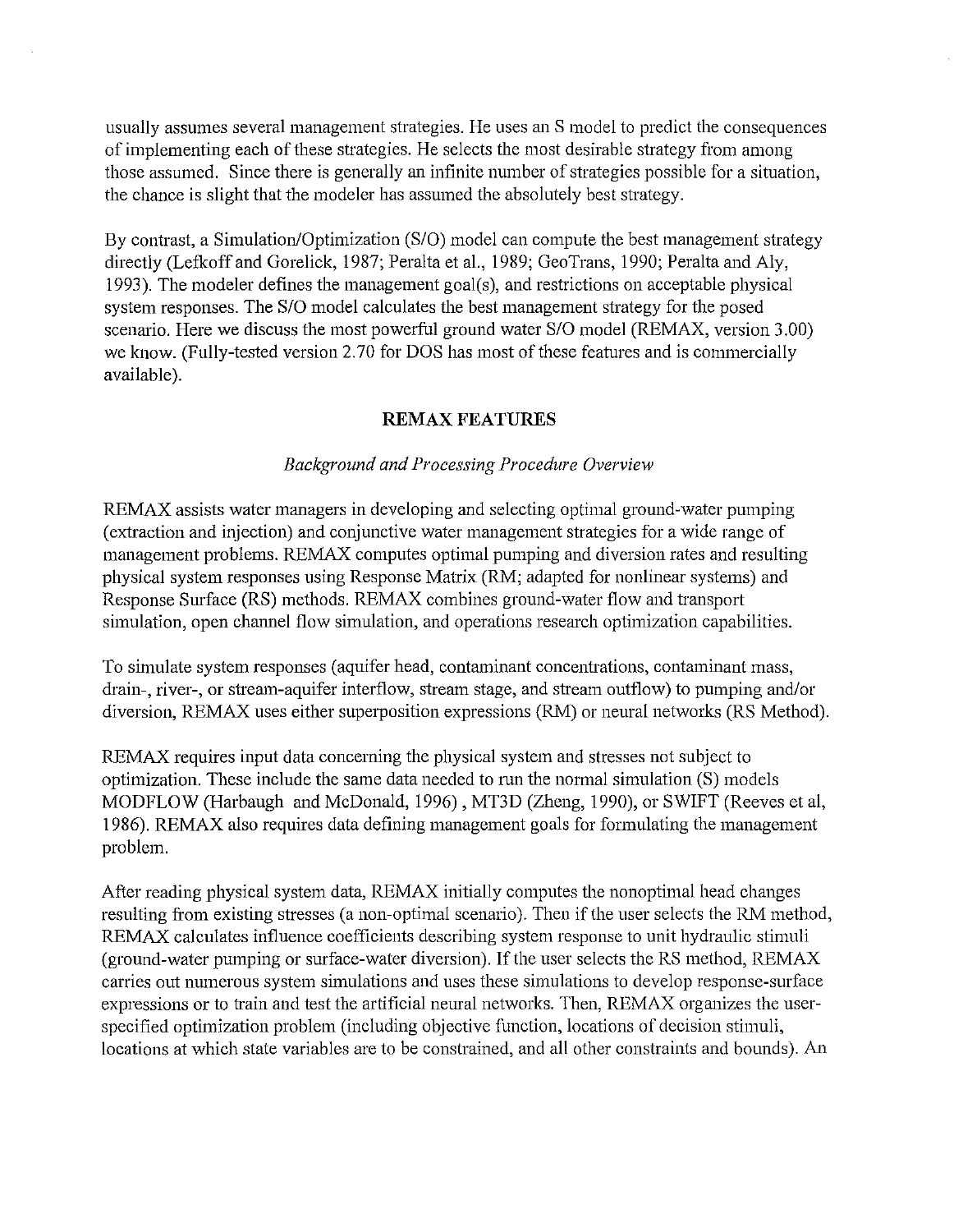optimization algorithm then calculates an optimal water use strategy for the posed management problem.

The optimization problem solved for the manager includes an objective function (OF), constraints and bounds. The OF and constraints are equations consisting of coefficients and variables. The model will determine the set of values of the variables that maximize or minimize the OF value, while satisfying all constraint and bound equations. All computed variable values will lie within the upper and lower bounds set by the user.

### *Objective Functions*

REMAX has over 80 hard-coded OF types to choose from. Included are linear, quadratic, nonlinear, integer, and nonsmooth. Any of these OF types can be combined for multiobjective optimization using weighting or E-constraint methods. OF options include:

- Linear objective. OF value is a linear combination of decision variables (pumping and/or diversion rates) and/or state variables (heads, flows, concentrations, contaminant mass). -Quadratic objective. OF value includes products of decision and state variables (for example

pumping rates times pumping lift or total dynamic head).

- Binary or mixed integer objective. Integer variables can be used to represent number of pumping wells or diversion points. If an integer variable is multiplied by the cost of installing a well, a mixed integer OF can be used to minimize the pumping system installation cost.

-Goal programming with absolute penalty objectives. OF value is the sum of absolute-valued deviations from prespecified goals. Any decision or state variable can be a goal. Assigning different penalty coefficients to upward or downward deviations allows emphasizing over- or lmder-achievement of goals. This type of OF can be used to determine how to most closely achieve any specified goals that might not be perfectly attainable.

- Goal programming with quadratic penalty objectives. OF value is the sum of squared deviations from prescribed goals. Any decision or state variable can be a goal.

- Goal programming with maximum penalty objectives. OF value is the maximum deviation of a variable from its prescribed goal. Any decision or state variable can be a goal.

- Maximin and Minimax objectives. These objectives minimize the maximum value (or maximize the minimum value) of a given specified decision or state variable resulting from optimization.

For flexibility, the user can assign weights to variables included within OFs. ln this way, for example, one can either minimize or maximize ground water pumped. For regional planning, one might want to maximize sustainable ground-water extraction. For ground-water contaminant plume remediation, one might want to minimize the pumping needed to contain the plume or minimize the residual contaminant mass at the end of the planning horizon. Weighting coefficients permit emphasizing pumping from individual (or groups of) pumping or diversion locations. Weighting coefficients (weights) can represent unit costs for economic optimization.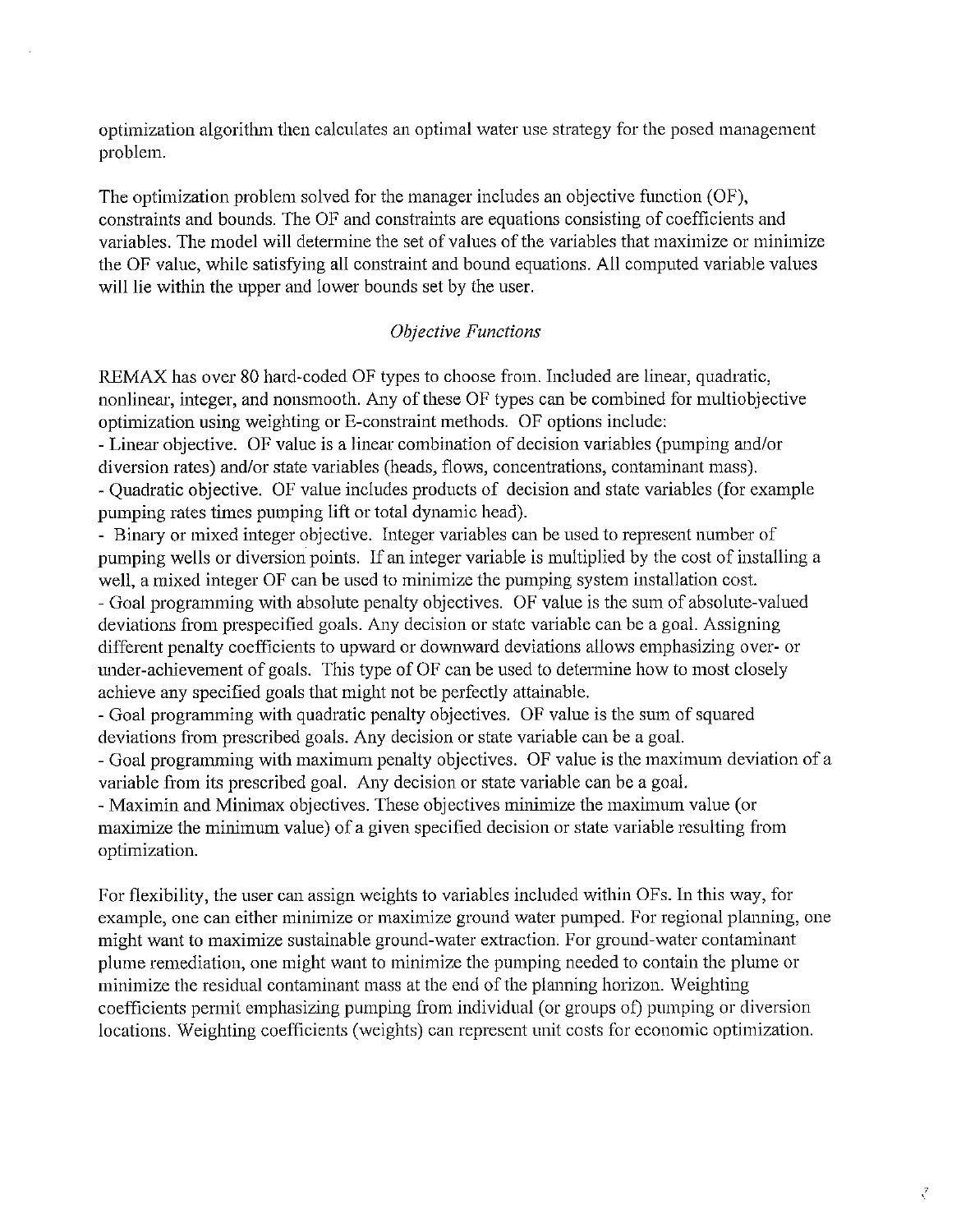# *Constraints*

REMAX includes five general categories of constraint equation types:

I. Constraints describing effect of decision variables on state variables. If the Response Matrix Method is used, these constraints are linear superposition equations. For the Response Surface Method, these constraints are implemented as linear or nonlinear functions or artificial neural networks. Constraints define responses of aquifer head, drain-, river- or stream-aquifer interflow, stream stage, outflow from a stream reach, contaminant concentration, mass of contaminant removed, residual contaminant mass, and other nonlinear variables (Ejaz and Peralta 1995a,b; Cooper et al. 1998).

2. Constraints specifying restrictions for groups of decision or state variables. Users can specify groups of pumping wells, stream diversions, or both combined. Users can specify lower and upper bounds on total flow for each group. Integer programming capabilities permit setting upper limits on the number of active members in each group. Users can optionally control total drain-, river-, or stream-aquifer interflow in groups of cells or combinations of groups.

3. Constraints describing temporal relationships between decision variables. Users can employ temporal monotonicity constraints for pumping and/or diversion rates. Montonicity constraints are sometimes used for regional planning if legally permitted pumping rates should not decrease from one year to the next year.

4. Constraints describing relations between pairs of variables. These are used to constrain ground-water gradients (or velocities). Gradients are functions of head differences. Users can pair any two head control cells to form a gradient variable. The paired head control cells need not be in the same layer, permitting both vertical and horizontal control.

5. Simple bounds constraints. Users can specify lower and upper bounds on all variables in the optimization models. In E-constraint multiobjective optimization, one bounds the objective value for some of the employed objectives.

## *Unique or Special Features*

- 1. Well-proven, diverse simulation modules to address porous and fractured media. REMAX is appropriate for optimizing flow and transport management in heterogeneous multilayer porous or fractured aquifers. To develop influence coefficients describing hydraulic head or flow response to stimuli, REMAX uses MODFLOW and MT3D for porous media simulation or SWIFT for fractured media. Other simulation models are easily added as necessary.
- 2. Robust and proven optimization solvers. REMAX contains all software needed to solve the described optimization problems.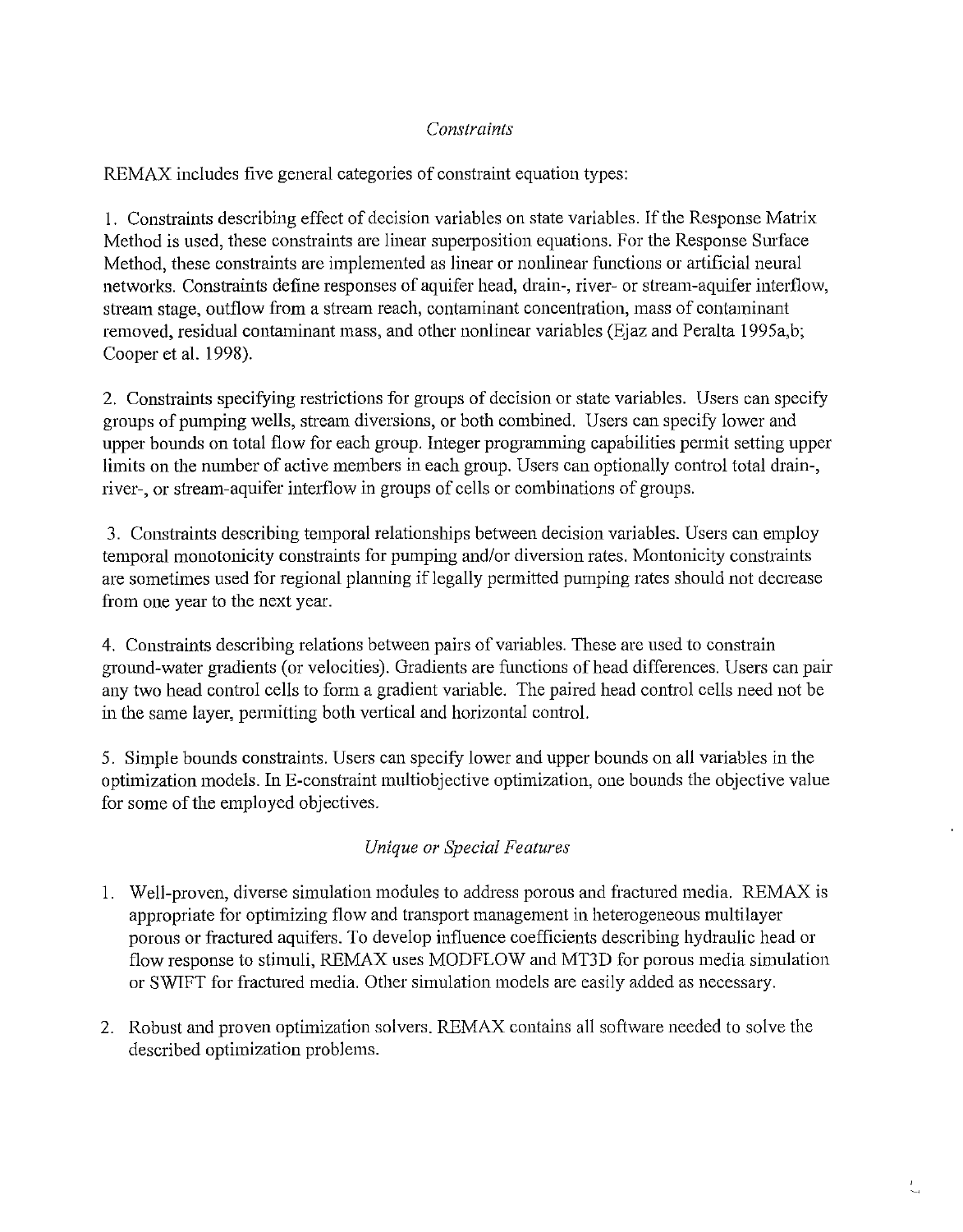- 3. Easily maintained data sets. For any particular problem, REMAX reads all data files from a user-specified subdirectory (or folder in WIN95/NT). This allows REMAX users to save all problem-specific input and output in a distinct location.
- 4. User-friendly data files, error checking, and diagnostics. Innovative REMAX input file organization allows users to write comments, use blank lines, or use blank spaces as desired. This permits thorough data set documentation. REMAX also checks every input file entry and generates error messages with diagnostic explanations.
- 5. Compatibility with other software. REMAX can standard MODFLOW, MT3D and SWIFT data sets. Users can prepare these files using their preferred pre-processor and use the generated input files within REMAX.
- 6. Ability to compute head at well casing or at cell center. This feature is useful for managing unconfined aquifers of small saturated thickness and for computing hydraulic lift costs.
- 7. Ability to address systems in which pumping cells or head control cells might initially be or might become fully dewatered. This nonlinear or piecewise linear problem is not addressed by normal response matrix models.
- 8. Automatic cycling and post-optimization simulation. This enables users to accurately address nonlinear systems (unconfined aquifers and stream/aquifer systems). Cycling proceeds until user-specified maximum number of cycles or convergence criteria for decision variables are achieved. Post-optimization simulation verifies that the results in the nonlinear physical system should be like those in the optimization model.
- 9. Almost infinite flexibility in addressable problem types. Any of the different types of objective functions can be combined into composite objective functions. Any type of the mentioned constraints can be used with any of the objective function types.
- 10. Optimization under uncertainty or for risk management. Optimization can satisfy constraints for an unrestricted number of sets of assumed boundary conditions and aquifer parameters (realizations) simultaneously. Reliability of computed strategies is determined via Monte Carlo post optimization simulation. This feature can be used with any combination of objective function(s) and constraints.
- 11. Ability to develop cost-reliability tradeoff curves (Aly and Peralta, 1998). This ability is provided by the following features:
	- optional use of head at well casing instead of average cell heads.
	- -use of quadratic objective function including pumping rate, volume, and cost.
	- use of binary and mixed integer variables to include cost of well installation or water treatment plant sizing within the optimization.
	- coupled use of cost optimization with the multiple realization option.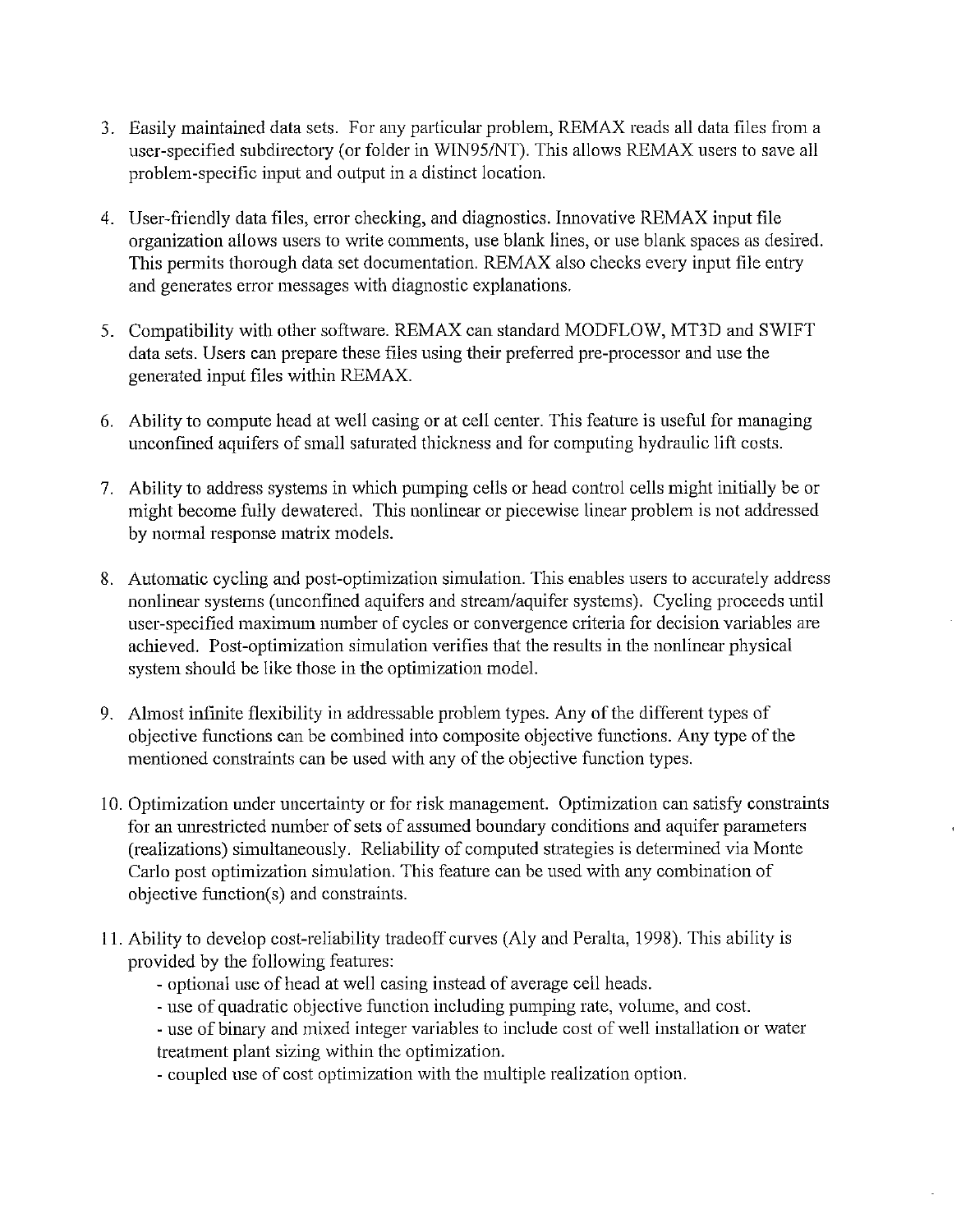12. Adaptability for special situations (available within a special version). Additional constraints can be added as needed, such as those for: (1) managing reservoir releases and conjunctive water delivery to a system of irrigation unit command areas (Belaineh et al, 1998); or  $(2)$ assuring that legal water right priorities are satisfied (Asswne two adjacent surface water users. User 1 has a higher legal water right than User 2. Special constraints can assure that User 2 will not receive any water unless all of User 1 water right is satisfied).

### *Assumptions and Adaptation for Nonlinear Systems*

For extremely nonlinear systems, the user might prefer to employ REMAX's Response Surface methods (nonlinear equations or artificial neural networks; ANNs). ANNs are used to simulate all state variables within the optimization algorithm. ANNs are very powerful universal approximation tools. They can simulate the most complex nonlinear behaviors.

If the user chooses tbe Response Matrix method to describe ground-water hydraulics, REMAX utilizes linear systems theory and superposition. This involves computing system response to unit stimuli before optimization. During optimization, multiplicative and additive properties are used to represent system response to optimal stimuli. This is completely appropriate for confined aquifers because they are linear.

However, flows and head response to stimuli in stream-aquifer systems are sometimes nonlinear or piecewise linear. An example nonlinear process is flow in an unconfined aquifer in which head changes significantly affect transmissivity. To appropriately address the nonlinearity, MODFLOW treats that as a linear process during a single iteration, but changes transmissivity with each iterative solution of the flow equation. Processes represented as piecewise linear in MODFLOW include drain-, river-, and stream-aquifer interflow, evapotranspiration, and vertical flow between layers.

REMAX adapts to significantly nonlinear system response via cycling. A common rule of thwnb is to assume that horizontal ground-water flow is linear as long as there is no more than a 10 percent change in transmissivity with time (Reilly et al, 1987). That generally results in less than 5 percent error in predicted head changes. However, one can reduce that error to much less than 5 percent in REMAX by cycling (Peralta and Kowalski, 1988; Takahashi and Peralta, 1995). Through cycling one can satisfactorily compute optimal strategies for unconfined aquifers. The same process can be used to help address the piecewise linear processes listed above.

In summary, REMAX applies perfectly to linear systems. When addressing nonlinear systems (e.g. unconfined aquifers), accuracy is enhanced by using either the Response Surface method or cycling. Determining whether/how much to cycle involves considering how well the simulation model is calibrated and how well the aquifer is characterized.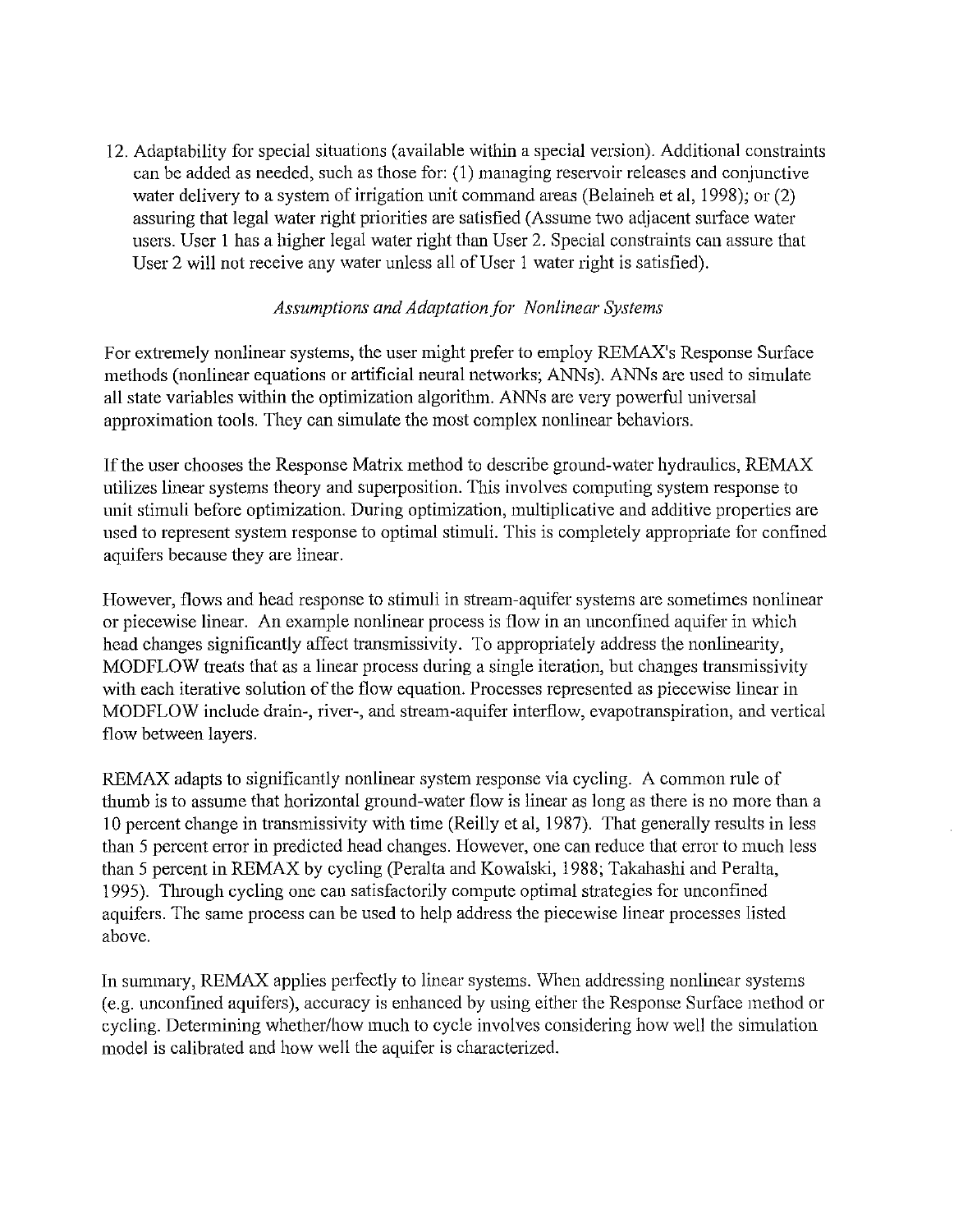#### **SUMMARY**

REMAX can aid developing optimal water management strategies for aquifer and streamaquifer systems. It performs linear, quadratic, nonlinear or mixed integer optimization. It contains a very large number of hard-coded objective function types to perform deterministic or stochastic optimization or multi-objective optimization. REMAX includes linear, integer, and nonlinear constraints. REMAX uses either an automated cyclical superposition approach or artificial neural networks to describe aquifer heads, contaminant mass and concentration, drain-, river-, and stream-aquifer interflow, stream stage, and streamflow to ground-water pumping and surface water inflows or diversions. REMAX also uses a wide range of linear and nonlinear constraint equations to describe contaminant concentrations (in surface water and ground water), light-non-aqueous phase liquid (LNAPL) head, or LNAPL volume (free product, residual, or extracted) response to water management. Using such constraints, REMAX can be used to optimize attainment of target contaminant concentrations, aqueous or non aqueous phase contaminant removal or capture and general ground water and conjunctive water management. REMAX permits binary and mixed integer constraints. In economic optimization this permits controlling the number of wells that can be active in a given time period. Users can control flows from specified groups of wells and/or stream diversions. REMAX contains all needed simulation and optimization algorithms.

#### **REFERENCES**

- Aly, A.H. and R.C. Peralta 1998. Optimal design of aquifer remediation systems under uncertainty using a neural network and a genetic algorithm. Water Resources Research, In Press.
- Belaineh, G., R.C. Peralta, and T.R. Hughes. 1998. Enhanced simulation/optimization modelling for conjunctive management of reservoir/stream/aquifer delivery systems. In review. 40p.
- Cooper, G., R.C. Peralta, and J. J. Kaluarachchi. 1995. Optimizing separate phase light hydrocarbon recovery from contaminated unconfined aquifers. Advances in Water Resources, 21(5), pp. 339-350.
- Ejaz, M. S. and R. C. Peralta. 1995a. Modelling for optimal management of agricultural and domestic wastewater loading to streams. Water Resources Research. 31(4):1087-1096.
- Ejaz, M. S. and R. C. Peralta. 1995b. Maximizing conjunctive use of surface and groundwater under surface water quality constraints. Advances in Water Resources. 18(2):67-75.
- GeoTrans, Inc. 1990. Documentation and user's guide for MODMAN: An optimization module for MODFLOW, Version 2.0. GeoTrans, Inc. Herndon, Virginia. 358 p.